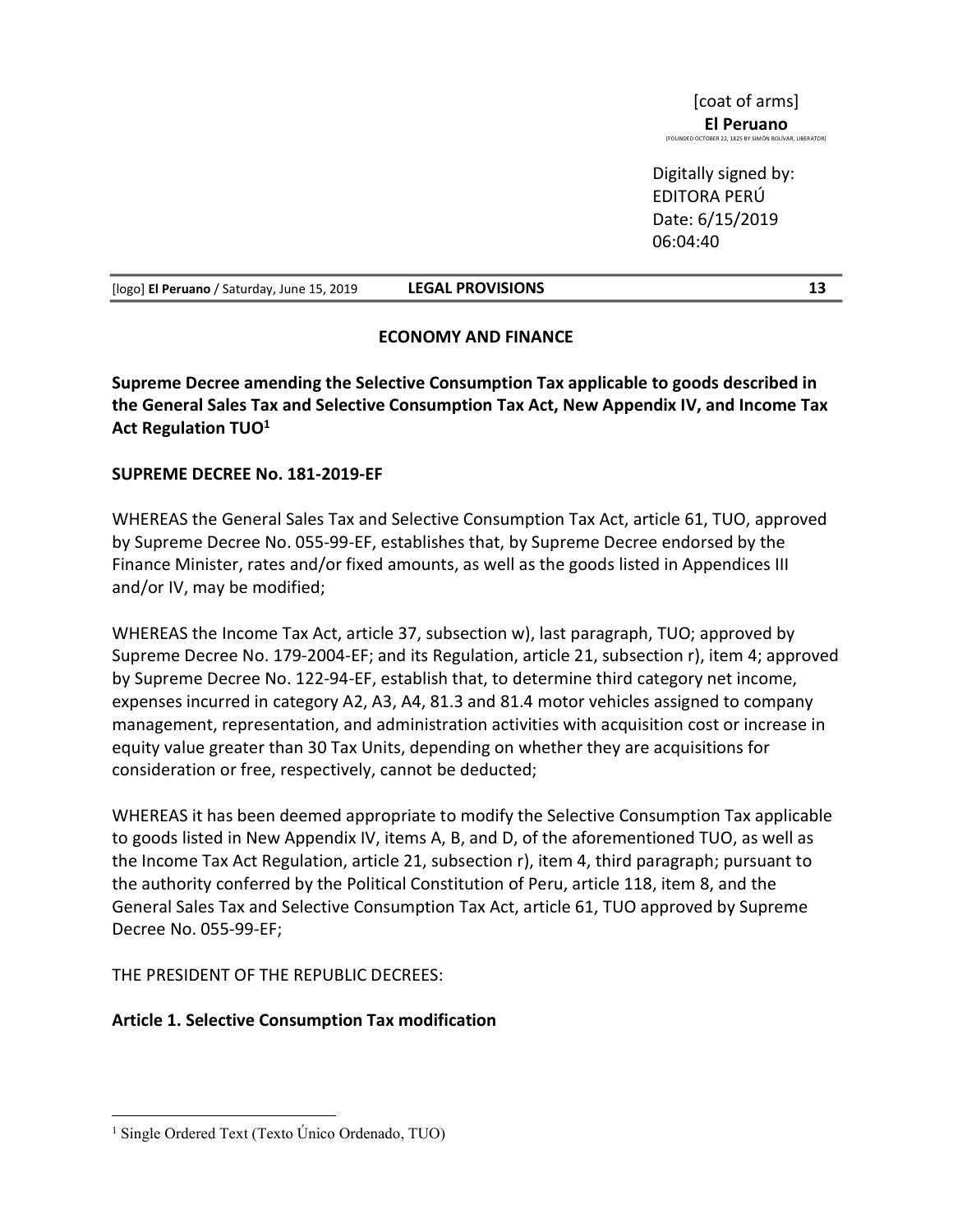1.3 The list of products with a 17% rate in the General Sales Tax and Selective Consumption Tax Act, New Appendix IV, item A, TUO, approved by Supreme Decree No. 055-99-EF, is to be modified as follows:

| <b>TARIFF</b><br><b>HEADINGS</b> | <b>PRODUCTS</b>                                                                                                                                                                                                                                                                                                                                                                                                                                                                                                                                                                                                                                                                               |
|----------------------------------|-----------------------------------------------------------------------------------------------------------------------------------------------------------------------------------------------------------------------------------------------------------------------------------------------------------------------------------------------------------------------------------------------------------------------------------------------------------------------------------------------------------------------------------------------------------------------------------------------------------------------------------------------------------------------------------------------|
| 2202.10.00.00                    | Mineral, carbonated or flavored water with sugar or other sweetener added and a total sugar content<br>between 0.5g/100ml and 6g/100ml                                                                                                                                                                                                                                                                                                                                                                                                                                                                                                                                                        |
| 2202.91.00.00                    | Non-alcoholic beer with a total sugar content between 0.5g/100ml and 6g/100ml                                                                                                                                                                                                                                                                                                                                                                                                                                                                                                                                                                                                                 |
| 2202.99.00.00                    | Other non-alcoholic beverages with a total sugar content between 0.5g/100ml and 6g/100ml<br>Drinks with a health registration or an exceptional authorization issued by the General Office of Medicines,<br>Supplies, and Drugs of the Ministry of Health (Dirección General de Medicamentos, Insumos y Drogas del<br>Ministerio de Salud, DIGEMID) as pharmaceutical products, and drinks with a health registration issued by<br>the General Office of Environmental Health and Food Safety of the Ministry of Health (Dirección General de<br>Salud Ambiental e Inocuidad Alimentaria del Ministerio de Salud, DIGESA) and classified as food intended<br>for special diets, are excluded. |

1.4 The list of products with a 25% rate in the General Sales Tax and Selective Consumption Tax Act, New Appendix IV, item A, TUO, approved by Supreme Decree No. 055-99-EF, is to be modified as follows:

| <b>TARIFF</b><br><b>HEADINGS</b> | <b>PRODUCTS</b>                                                                                                                                                                                                                                                                                                                                                                                                                                                                                                                                                                                   |
|----------------------------------|---------------------------------------------------------------------------------------------------------------------------------------------------------------------------------------------------------------------------------------------------------------------------------------------------------------------------------------------------------------------------------------------------------------------------------------------------------------------------------------------------------------------------------------------------------------------------------------------------|
| 2202.10.00.00                    | Mineral, carbonated or flavored water with sugar or other sweetener added and a total sugar content of<br>6g/100ml or more                                                                                                                                                                                                                                                                                                                                                                                                                                                                        |
| 2202.91.00.00                    | Non-alcoholic beer with a total sugar content of 6g/100ml or more                                                                                                                                                                                                                                                                                                                                                                                                                                                                                                                                 |
| 2202.99.00.00                    | Other non-alcoholic beverages with a total sugar content of 6g/100ml or more                                                                                                                                                                                                                                                                                                                                                                                                                                                                                                                      |
|                                  | Drinks with a health registration or an exceptional authorization issued by the General Office of Medicines,<br>Supplies, and Drugs of the Ministry of Health (Dirección General de Medicamentos, Insumos y Drogas del<br>Ministerio de Salud, DIGEMID) as pharmaceutical products, and drinks with a health registration issued by<br>the General Office of Environmental Health and Food Safety of the Ministry of Health (Dirección General de<br>Salud Ambiental e Inocuidad Alimentaria del Ministerio de Salud, DIGESA) and classified as food intended<br>for special diets, are excluded. |

1.5 Goods listed under the tariff headings below are to be subjected to the 12% rate indicated in the General Sales Tax and Selective Consumption Tax Act, New Appendix IV, item A, TUO, approved by Supreme Decree No. 055-99-EF:

| <b>TARIFF</b>   | <b>PRODUCTS</b>                                                                                                                                                                                                                                                                                                                                                                                                                                                                                                                                                                                   |
|-----------------|---------------------------------------------------------------------------------------------------------------------------------------------------------------------------------------------------------------------------------------------------------------------------------------------------------------------------------------------------------------------------------------------------------------------------------------------------------------------------------------------------------------------------------------------------------------------------------------------------|
| <b>HEADINGS</b> |                                                                                                                                                                                                                                                                                                                                                                                                                                                                                                                                                                                                   |
| 2202.10.00.00   | Mineral, carbonated or flavored water with sugar or other sweetener added and a total sugar content of                                                                                                                                                                                                                                                                                                                                                                                                                                                                                            |
|                 | 0.5g/100ml or less                                                                                                                                                                                                                                                                                                                                                                                                                                                                                                                                                                                |
| 2202.91.00.00   | Non-alcoholic beer with a total sugar content of 0.5g/100ml or less                                                                                                                                                                                                                                                                                                                                                                                                                                                                                                                               |
| 2202.99.00.00   | Other non-alcoholic beverages with a total sugar content of 0.5g/100ml or less                                                                                                                                                                                                                                                                                                                                                                                                                                                                                                                    |
|                 | Drinks with a health registration or an exceptional authorization issued by the General Office of Medicines,<br>Supplies, and Drugs of the Ministry of Health (Dirección General de Medicamentos, Insumos y Drogas del<br>Ministerio de Salud, DIGEMID) as pharmaceutical products, and drinks with a health registration issued by<br>the General Office of Environmental Health and Food Safety of the Ministry of Health (Dirección General de<br>Salud Ambiental e Inocuidad Alimentaria del Ministerio de Salud, DIGESA) and classified as food intended<br>for special diets, are excluded. |